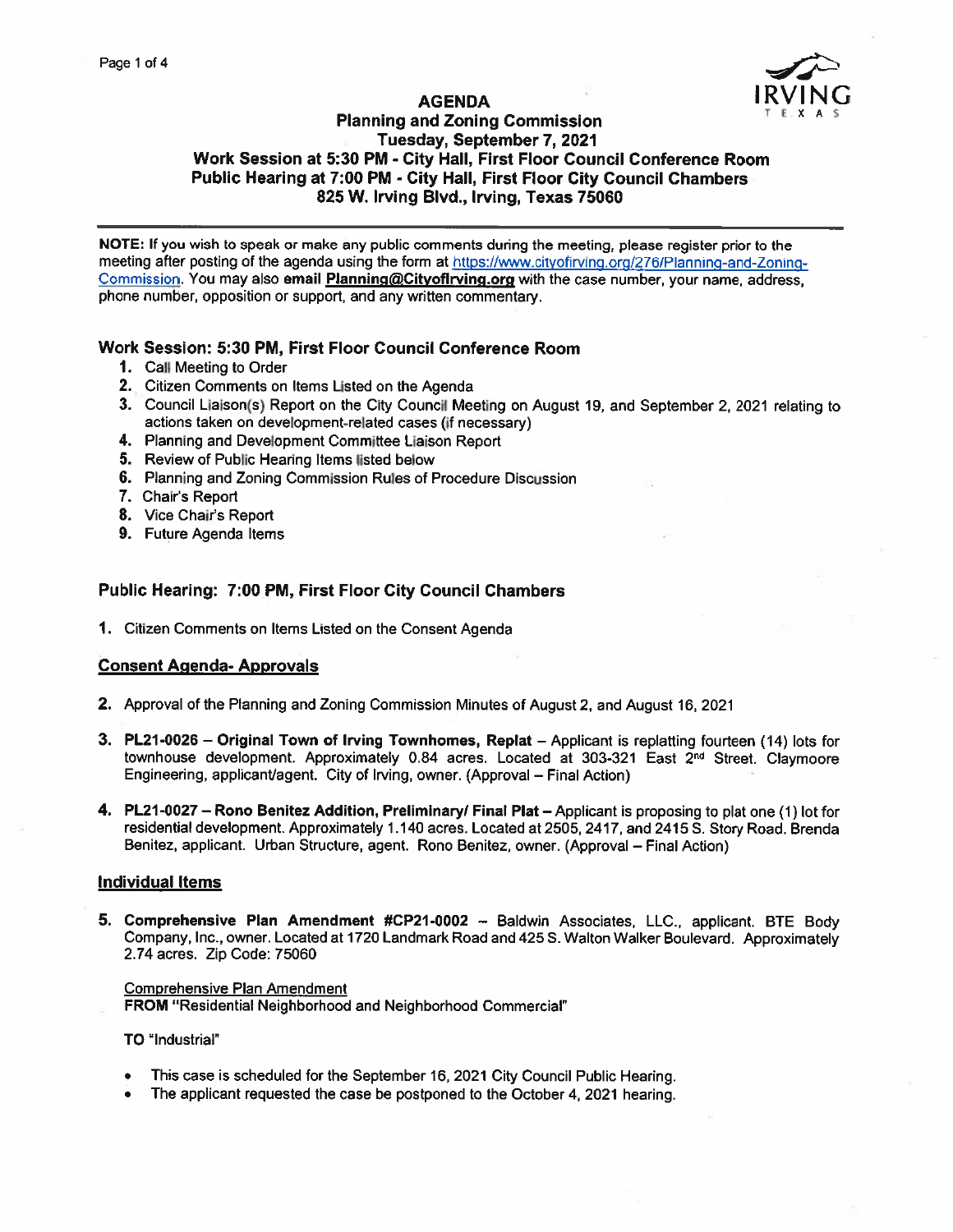# Tuesday, September 7, 2021 **I RV I RV I AGENDA - Continued F**



6. Zoning Case #ZC21-0027 - Baldwin Associates, LLC., applicant. BTE Body Company, Inc., owner. Located at 1720 Landmark Road and 425 S. Walton Walker Boulevard. Approximately 2.74 acres. Zip Code: 75060

### Zoning Change

FROM: R-7.5 "Single Family Residential" and S-P-1 (C-OU-02) "Detailed Site Plan - Commercial Outdoor"

TO: S-P-i (C-OU-2) "Detailed Site Plan — Commercial Outdoor 2" to expand an existing business for outdoor commercial uses

- •This case is scheduled for the September 16, 2021 City Council Public Hearing.
- •The applicant requested the case be postponed to the October 4, 2021 hearing.
- 7. Zoning Case #ZC2I-0035 DAy-MAR Investments, applicant/owner. Located at 1909 Edgewood Drive. Approximately 0.30 acres. Zip Code: 75060

FROM: S-P-i "Detailed Site Plan — Nursery/Kindergarten"

TO: S-P-2 (R-6) "Generalized Site Plan — Single Family Residential" uses to allow <sup>a</sup> variance to the maximum combined size of accessory structures

- •This case is scheduled for the September 16, 2021 City Council Public Hearing.
- 8. Zoning Case #ZC21-0038 Allied Outdoor Solutions, applicant. Krishna Pant, owner. Located at 4117 Bering Way. Approximately 12,916 sq. ft. Zip Code: 75063

FROM: S-P-2 (R-6) 'Generalized Site Plan — Single Family Residential"

TO: S-P-2 (R-6) 'Generalized Site Plan — Single Family Residential" uses to allow <sup>a</sup> variance for <sup>a</sup> swimming pool to be closer than 20 feet to <sup>a</sup> street right-of-way

- •This case was postponed from the August 2, 2021 Public Hearing.
- •This case is scheduled for the September 16, 2021 City Council Public Hearing.
- 9. Zoning Case #ZC2I -0039— Lars Andersen & Associates, applicant. HD Development Properties, LP., owner. Located at 8555 Home Depot Dr. Approximately 14.1 acres. Zip Code: 75063

FROM: S-P-2 (C-C) "Generalized Site Plan — Community Commercial"

TO: S-P-2 (C-C) "Generalized Site Plan — Community Commercial" to revise time limits for tent sales and the locations of existing outside storage

- This case is scheduled for the September 16, 2021 City Council Public Hearing.
- 10. Zoning Case #ZC21-041 Triston Ida, applicant. Christ Church Irving, owner. Located at <sup>1700</sup> E. Airport Freeway. Approximately 1.3 acres. Zip Code: 75061

FROM S-P-i (P-O) "Detailed Site Plan — Professional Office" including auto rental and used auto sales

TO: S-P-i (C-DU-2) 'Detailed Site Plan — Commercial Outdoor 2" to allow used auto sales as <sup>a</sup> primary use in the State Highway 183 Overlay District

•This case is scheduled for the September 16, 2021 City Council Public Hearing.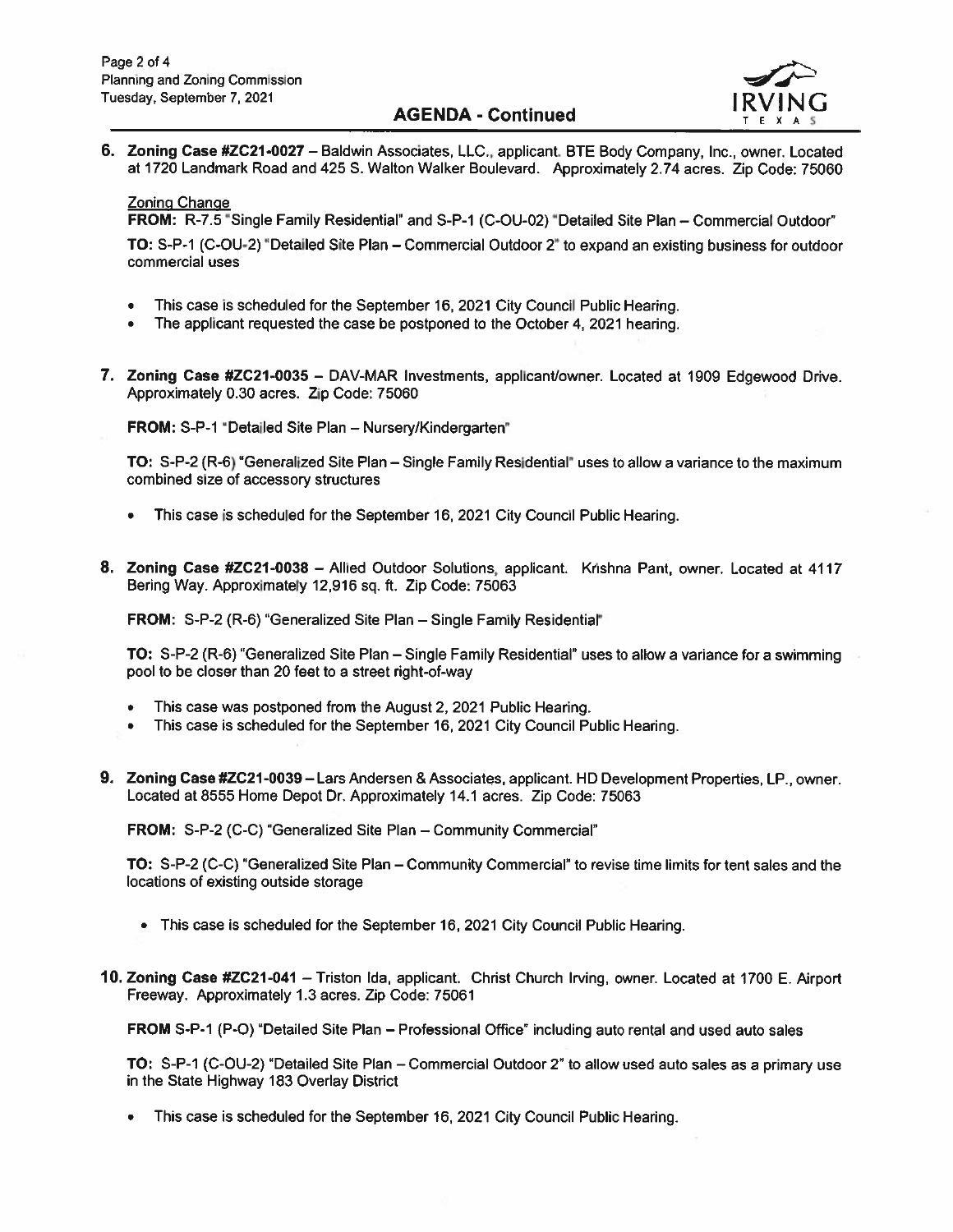

11. Zoning Case #ZC21-0042 — Powers Brown Architecture, applicant. Coast Southwest, owner. Located at <sup>5225</sup> Bear Creek Ct. Approximately 6.03 acres. Zip Code: 75061

FROM: ML-20 "Light Industrial"

- TO: S-P-2 (ML-20) "Generalized Site Plan Light Industrial" to allow <sup>a</sup> variance to the parking requirements
- This case is scheduled for the September 16, 2021 City Council Public Hearing.
- 12. Zoning Case #ZC2I-0044—Avion Management Company, LLC., applicant/owner. Located at 4701W. Royal Lane. Approximately 25.5 acres. Zip Code: 75063

FROM: FWY "Freeway" and S-P-2 (C-C) "Generalized Site Plan - Community Commercial" and Travel Service uses

#### TO: FWY "Freeway"

- This case is scheduled for the September 16, 2021 City Council Public Hearing.
- 13. Special Fence Project Plan #ZC21-0046 Tadhg Stein, applicant/owner. Located at 1344 Boyd Drive. Approximately 0.586 acres. Zip Code: 75061

REQUEST: Variance from Chapter 15 of the Land Development Code to construct a six-foot tall wrought iron/tubular steel fence within the front setback

This case is scheduled for the September 16, 2021 City Council Public Hearing.

## 14. Proposed Updates of the Imagine Irving Comprehensive Plan Future Land Use Map

- 1) Approximately 40.6 acres near the intersection of Jackson St. and Compton Ave., from "Residential Neighborhood" to Transit Oriented Development" and "Commercial Corridor" (West Irving Station)
- 2) Approximately 11.0 acres on the west side of Riverside Dr. between Gran Via and Royal Ln., from "Mid-Density Residential" to "Neighborhood Commercial"
- 3) Approximately 14.0 acres near the intersection of MacArthur Blvd. and Coker St. from Commercial Corridor" and "Business District" to "Neighborhood Commercial"
- 4) Approximately 161.3 acres near the intersection of N. Belt Line Rd. and Rock Island Rd. from "Neighborhood Commercial", "Business District" and "Commercial Corridor" to "Commercial Corridor" and "Industrial"
- 5) Approximately 19.6 acres near the northwest corner of Irving Blvd. and Rock Island Rd. from "Neighborhood Commercial' to "Commercial Corridor"
- 6) Approximately 435.0 acres east of Loop 12 and near Grauwyler Rd. from "Commercial Corridor' and "Business District' to "Industrial"
- 7) Approximately 45.2 acres south of the intersection of SH <sup>114</sup> and SH 161 from "Neighborhood Commercial" to "Urban District"
- 8) Approximately 63.6 acres near the north side of Rock Island Rd. between Briery Rd. and Irby Rd. from "Neighborhood Commercial', "Residential Neighborhood" and "Business District" to "Commercial Corridor" and "Public/Semi-Public"
- 9) Approximately 5.2 acres near Third St. and Irving Blvd. from "Mid-Density Residential' to "Neighborhood Commercial"